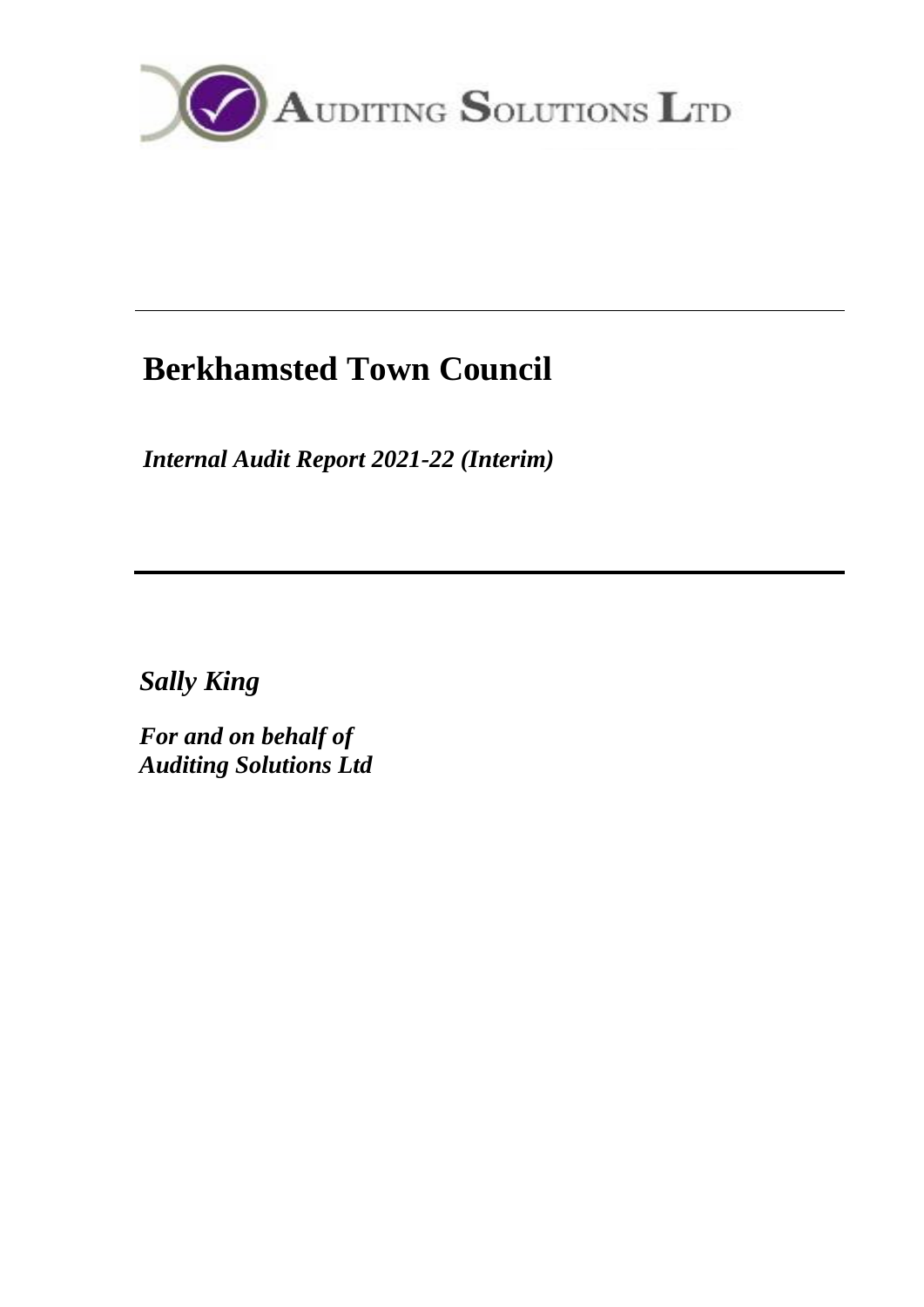### **Background**

All town and parish councils are required by statute to make arrangements for an independent internal audit examination of their accounting records and system of internal control and for the conclusions to be reported each year in the Annual Return. Auditing Solutions Ltd has provided this service to the Council since 2008-09.

This report sets out the work undertaken in relation to the 2021-22 financial year, during the course of our visit to the Council, which took place on 23<sup>rd</sup> November 2021.

### **Internal Audit Approach**

In undertaking our review for the year to date, we have again had regard to the materiality of transactions and their susceptibility to potential misrecording or misrepresentation in the year-end Statement of Accounts/Annual Return. Our programme of cover has again been designed to afford appropriate assurance that the Council's financial systems remain robust and operate in a manner to ensure effective probity of transactions and to afford a reasonable probability of identifying any material errors or possible abuse of the Council's own and the national statutory regulatory framework. The programme is also designed to facilitate our completion of the 'Internal Audit Report' in the Council's Annual Return, which requires independent assurance over a number of internal control objectives.

## **Overall Conclusion**

We have concluded that, based on the satisfactory completion of our programme of work undertaken during our interim visit, the Council has again maintained more than adequate and effective internal control arrangements. We are pleased to acknowledge the continued quality of records maintained by the Clerk and his staff and thank them for their assistance, which has ensured the smooth progress of our review process. We are pleased to report that there are no issues arising in the year to date warranting formal comment or recommendation.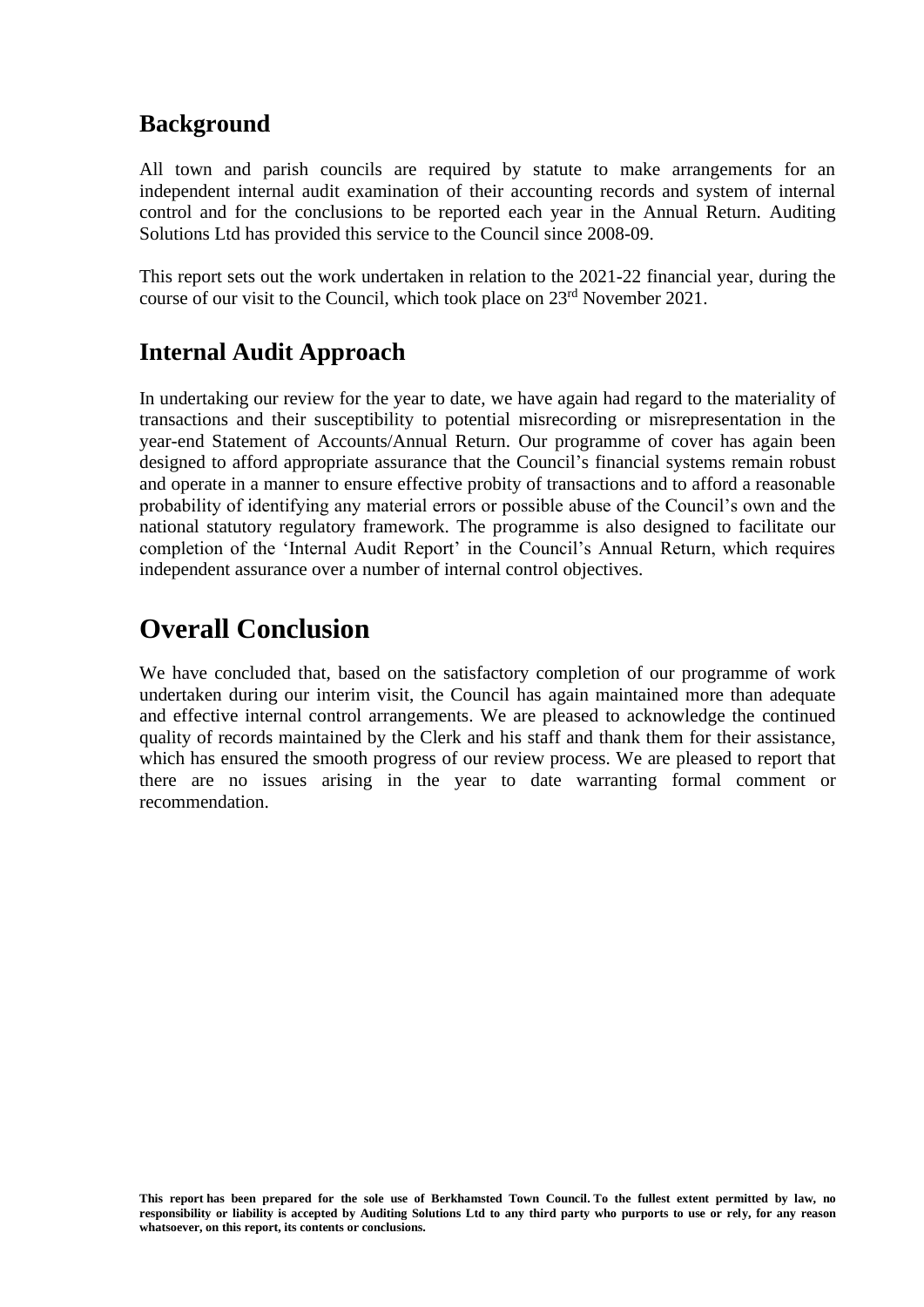# **Detailed Report Maintenance of Accounting Records & Bank Reconciliations**

Our objective here is to ensure that the accounting records are being maintained accurately and currently and that no anomalous entries appear in cashbooks or financial ledgers. We note that RBS accounting software is now being used and the Council continues to operating bank accounts at NatWest supplemented by savings accounts with Santander, Cambridge Building Society and Shawbrook. We also note that the there is also a Corporate savings account with the Saffron Waldon Building Society. DCK accounting provide support with the year-end close-down and accounts.

We have:

- $\triangleright$  Ensured that an appropriate nominal coding structure remains in place;
- ➢ Verified the opening trial balance detail with the closing balances disclosed in the 2020-21 Statement of Accounts and Annual Return;
- $\triangleright$  Ensured that the financial ledger remains in balance at the present date;
- ➢ Checked and agreed three months' transactions in the Council's NatWest Current and Interest Bearing Accounts for the month of April 2021 & August 2021. Agreeing detail to the relevant bank statements, including all inter account transactions;
- ➢ Reviewed the detail on bank reconciliations to ensure that no long-standing cheques or other anomalous reconciling entries are apparent.
- ➢ The Council changed from Cheques to online banking in November 2020. We are pleased to note that robust approval and payment procedures have been implemented. The Finance Officer posts the payments to Nat West, they are then approved by 2 Councillors on a rota basis and finally they are released by Clerk or Deputy Clerk.

#### *Conclusion*

*We are pleased to report that no matters have arisen in this area of our review process warranting formal comment or recommendation; further work in this area will be undertaken at our final visit.*

### **Review of Corporate Governance**

Our objective is to ensure that the Council has robust corporate governance documentation and processes in place, and that, as far as we may reasonably be expected to ascertain (as we do not attend Council or Committee meetings) all meetings are conducted in accordance with the adopted Standing Orders and no actions of a potentially unlawful nature have been or are being considered for implementation. We have: -

- ➢ We have commenced examination of the minutes of the Full Council and its Standing Committees (with the exception of Planning) for the current year. to identify whether or not any issues exist that may have an adverse effect, through litigation or other causes, on the Council's future financial stability;
- ➢ Noted that Financial Regulations are being reviewed and amended to include a corporate credit card which was approved by the Council at the meeting held on  $8<sup>th</sup>$  November 2021.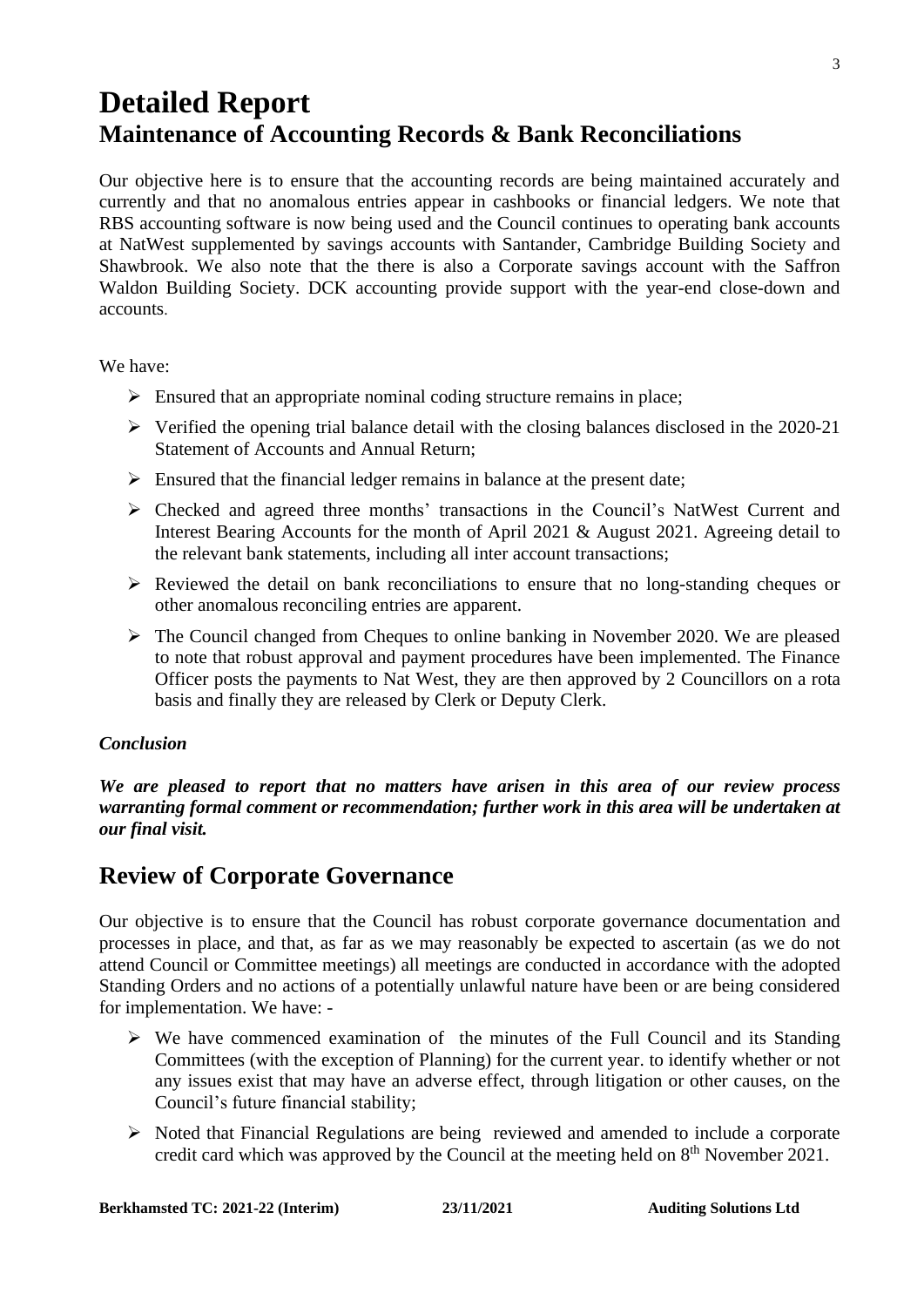- ➢ Further noted that Standing Orders were reviewed and re-adopted by Council at their meeting on  $4<sup>th</sup>$  May 2021.
- ➢ Reviewed the external auditor's report, issued since our last visit, to confirm they are raising no matters regarding the Councils accounts and governance.

#### *Conclusions*

*We are pleased to report that no issues have been identified in this area, warranting further comment.* 

### **Review of Expenditure**

Our aim here is to ensure that: -

- ➢ Council resources are released in accordance with the Council's approved procedures and approved budgets;
- $\triangleright$  Payments are supported by appropriate documentation, either in the form of an original trade invoice or other appropriate form of document confirming the payment as due and/or an acknowledgement of receipt, where no other form of invoice is available;
- ➢ All payments are being reported to Council;
- ➢ VAT has been calculated correctly for periodic recovery;
- ➢ All discounts due on goods and services supplied are identified and appropriate action taken to secure the discount; and
- $\triangleright$  That all payments have been coded appropriately.

To confirm compliance with the above criteria, we have selected a sample of 35 payments processed to 30<sup>th</sup> September 2021 including all those individually in excess of £1,500, together with a more random selection of every  $25<sup>th</sup>$  payment irrespective of value. Our test sample totals £112,673 in value and equates to 84.6 % of all non-pay related payments in the financial year to September 2021.

We note that Council continues to receive a copy of details of all payments made in excess of £500 which details, to comply with the requirements of the Local Government Transparency Code 2015, are also published on the Town Council website. The Finance & Policy Committee continues to receive a full list of receipts and payments at each meeting and this is also published on the Town Council website as an addendum to the publishing of the agendas for those meetings.

We further note that VAT Returns have been submitted electronically to HMR&C.

#### *Conclusions*

*We are pleased to report that no issues have been identified in this area of our review process warranting formal comment or recommendation.*

#### **Assessment and Management of Risk**

Our aim here is to ensure that the Council has put in place appropriate arrangements to identify all potential areas of risk of both a financial and health and safety nature, whilst also ensuring that

**Berkhamsted TC: 2021-22 (Interim) 23/11/2021 Auditing Solutions Ltd**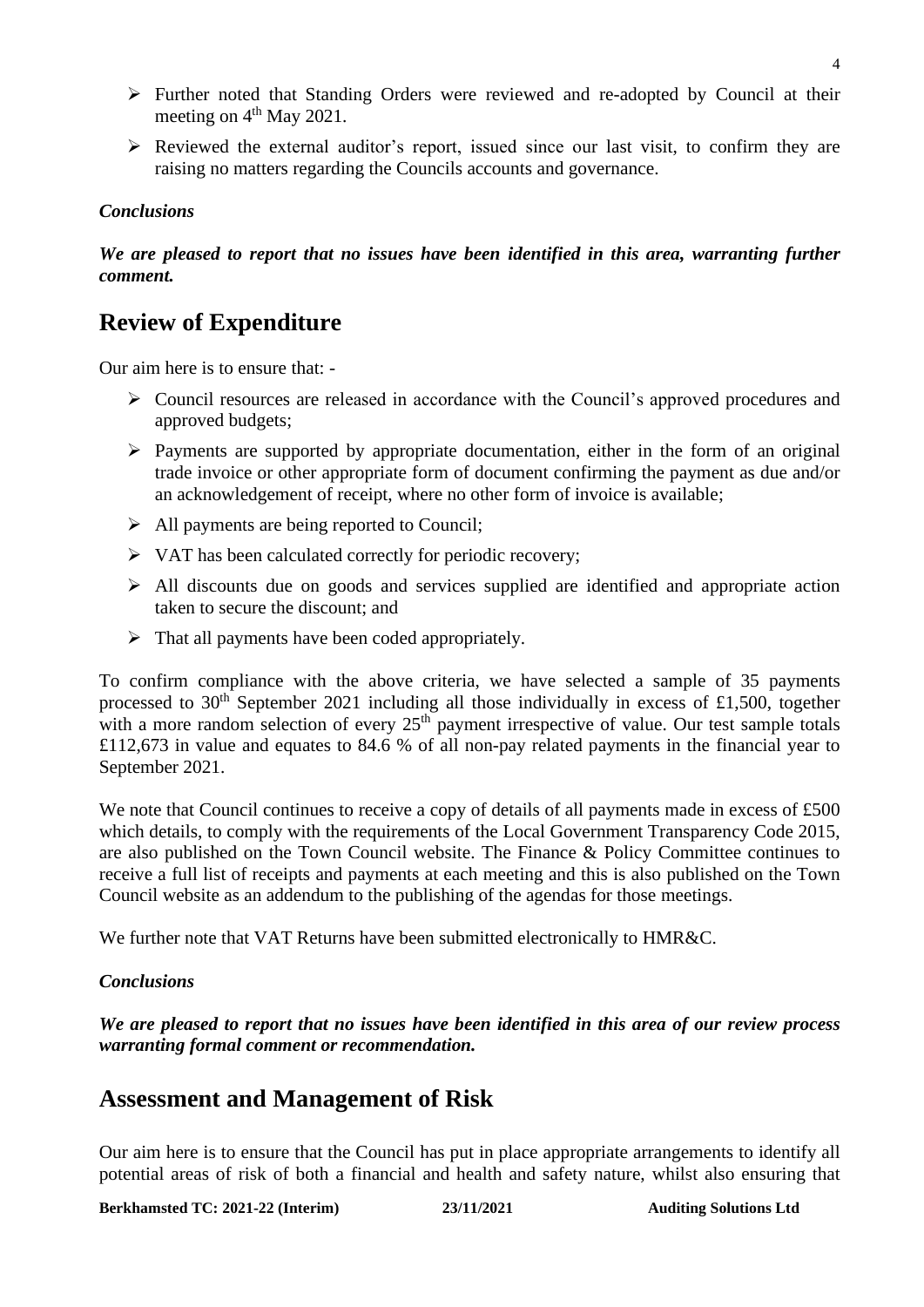appropriate arrangements exist to monitor and manage those risks identified in order to minimise the opportunity for their coming to fruition.

- $\triangleright$  We have noted that the Risk Assessment was reviewed, approved and adopted approved by Full Council at their meeting on 29<sup>th</sup> March 2021 minute Ref FC 40/21 (ii).
- $\triangleright$  We further note that the Council's insurance cover has been provided by Hiscox: we have examined the current year's policy schedule which is effective to  $31<sup>st</sup>$  May 2022 and consider that appropriate cover is in place regarding Employer's and Public Liability both set at £10 million; Fidelity Guarantee cover has been increased to £800k, which we consider adequate.

#### *Conclusions*

*We consider that the Council has effective risk management processes in place.*

### **Review of Income**

In considering the Council's income streams, we aim to ensure that robust systems are in place to ensure the identification of all income due to the Council from its various sources, to ensure that income is invoiced in a timely manner and that effective procedures are in place to pursue recovery of any outstanding monies due to the Council.

We note that, in addition to the precept and concurrent service payments from Dacorum Borough Council, the Council receives income from their allotments.

The Council currently operates four allotment sites and the allotment year commences on 1<sup>st</sup> September each year. Allotment records are kept on bespoke allotment software and allotment rental invoices are issued on Colony Enterprise Allotment System and the income is posted to RBS accounting software.

#### *Conclusions*

*We are pleased to report that no matters have arisen in this area of our review process warranting formal comment or recommendation.*

### **Petty Cash Account & Fuel Cards**

A limited petty cash account is in operation at the Council's office which holds a main petty cash float and also has a supplementary petty cash float both of which are on a "topped up as and when" required. A physical check of the cash held was undertaken at this visit.

The Council holds a fuel card, we are pleased to note the receipts are attached the invoice when received.

We also note that at the meeting held on  $8<sup>th</sup>$  November 2021 application for a corporate credit card was approved.

#### *Conclusions*

*We are pleased to report that no matters have arisen in this area of our review process warranting formal comment or recommendation.*

**Berkhamsted TC: 2021-22 (Interim) 23/11/2021 Auditing Solutions Ltd**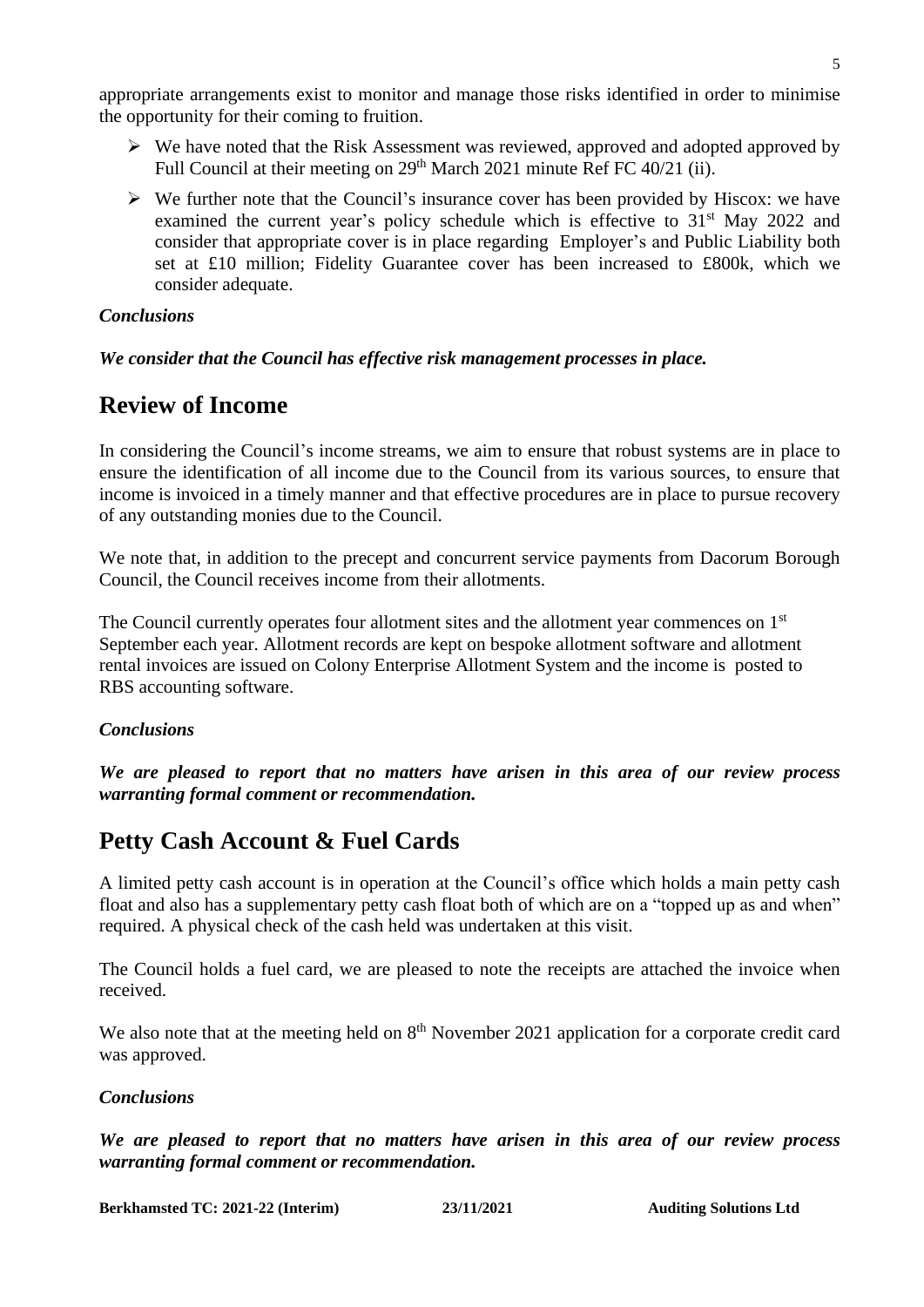### **Salaries and Wages**

We note that the Council outsources production of its monthly payroll for all its employees to Messrs David Lindon & Co. In examining the Council's payroll function, we aim to confirm that extant legislation is being appropriately observed as regards adherence to the requirements of HM Revenue and Customs (HMRC) legislation and the deduction and payment over of income tax and NI contributions, together with meeting the requirements of the local government pension scheme, as most recently further amended as regards employee contribution bandings. To meet this objective, we have examined the August 2021 salary documentation as below:

- ➢ Checking that staff gross pay is calculated accordingly by reference to the approved pay scales;
- ➢ Checking to ensure that the correct Income Tax codes and National Insurance Tables are being applied correctly, the latter dependent on whether or not the employee is contributing to the LGPS;
- $\triangleright$  Checking to ensure that the appropriate percentage superannuation deductions have been applied in accord with the updated salary bandings where applicable; and
- ➢ Reconciling the net pay and employer's "on costs" to that recharged by the bureau provider.

#### *Conclusions*

*We are pleased to report that no issues have been identified in this area of our review process warranting formal comment or recommendation.*

### **Investments and Loans**

Our objectives here are to ensure that the Council is investing "surplus funds", be they held temporarily or on a longer term basis, in appropriate banking and investment institutions, that an appropriate investment policy is in place, that the Council is obtaining the best rate of return on any such investments made, that interest earned is brought to account correctly and appropriately in the accounting records and that any loan repayments due to or payable by the Council are transacted in accordance with the relevant loan agreements.

We have previously noted that the Council has invested the balances of its "surplus" funds in varying banking institutions currently Santander Bank, Shawbrook Bank, Cambridge Building Society and Saffron Waldon Building Society. We are pleased to note Council has an investment strategy in place.

The Council currently has no loans outstanding either from or with third parties.

#### *Conclusion*

*We are pleased to report that no issues have been identified in this area of our review process warranting formal comment or recommendation.*